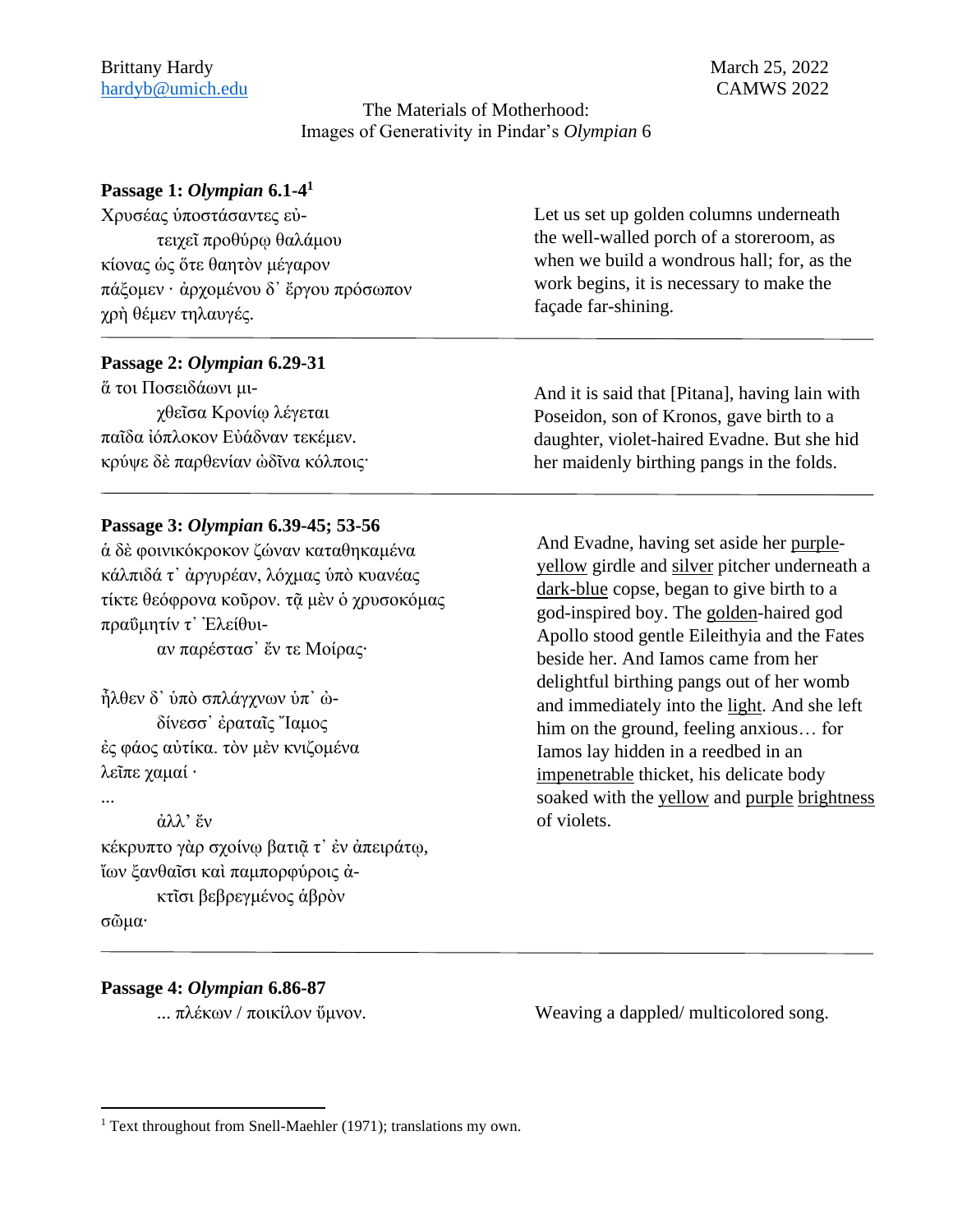## Brittany Hardy March 25, 2022 [hardyb@umich.edu](mailto:hardyb@umich.edu) CAMWS 2022

#### **Passage 5:** *Olympian* **6.12-18**

Ἁγησία, τὶν δ᾿ αἶνος ἑτοῖμος, ὃν ἐν δίκᾳ ἀπὸ γλώσσας Ἄδραστος μάντιν Οἰκλείδαν ποτ᾿ ἐς Ἀμφιάρηον φθέγξατ᾿, ἐπεὶ κατὰ γαῖ᾿ αὐτόν τέ νιν καὶ φαιδίμας ἵππους ἔμαρψεν.

ἑπτὰ δ᾿ ἔπειτα πυρᾶν νεκρῶν τελεσθέντων Ταλαϊονίδας εἶπεν ἐν Θήβαισι τοιοῦτόν τι ἔπος· 'Ποθέω στρατιᾶς ὀφθαλμὸν ἐμᾶς ἀμφότερον μάντιν τ᾿ ἀγαθὸν καὶ δουρὶ μάρνασθαι.' ἀνδρὶ κώμου δεσπότᾳ πάρεστι Συρακοσίῳ.

#### **Passage 6:** *Olympian* **6.22**

ὦ Φίντις, ἀλλὰ ζεῦξον ἤδη μοι σθένος ἡμιόνων, ά τάχος, ὄφρα κελεύθω τ' έν καθαρᾶ βάσομεν ὄκχον, ἵκωμαί τε πρὸς ἀνδρῶν καὶ γένος· κεῖναι γὰρ ἐξ ἀλλᾶν ὁδὸν ἁγεμονεῦσαι ταύταν ἐπίστανται…

# **Passage 7:** *Olympian* **10.86-96**

ἀλλ᾿ ὥτε παῖς ἐξ ἀλόχου πατρί ποθεινὸς ἵκοντι νεότατος τὸ πάλιν ἤδη, μάλα δέ οἱ θερμαίνει φιλότατι νόον· ἐπεὶ πλοῦτος ὁ λαχὼν ποιμένα ἐπακτὸν ἀλλότριον θνᾴσκοντι στυγερώτατος·

καὶ ὅταν καλὰ {μὲν}ἔρξαις ἀοιδᾶς ἄτερ, Ἁγησίδαμ᾿, εἰς Ἀίδα σταθμόν ἀνὴρ ἵκηται, κενεὰ πνεύσαις ἔπορε μόχθῳ βραχύ τι τερπνόν. τὶν δ᾿ ἁδυεπής τε λύρα γλυκύς τ᾿ αὐλὸς ἀναπάσσει χάριν· τρέφοντι δ᾿ εὐρὺ κλέος κόραι Πιερίδες Διός.

Hagesias, for you praise is ready, which Adrastus once rightly proclaimed aloud about Amphiaraus, the seer, son of Oikles, after the earth took hold of that man himself and his shining horses.

Then, when the corpses of seven pyres had been extinguished, the son of Talaus spoke some such word: "I long for the eye of my army, both a good seer and good at fighting with a spear." This is true for the Syracusan man, master of the revel.

O Phintis, come now and yoke for me as quickly as possible the strength of the mules, so that we can drive the chariot on the clear path, and I can arrive at last before this clan of men. For those mules, more than the others, know how to lead the way on that road...

But as a son, born from a wife, is much desired by a father, who has already come to the opposite of youth, greatly warms his mind with love (since his wealth falling to the master of another home is the most hateful thing for a dying man), just so, Hagesidamus, when a man who has accomplished glorious deeds comes to the hall of Hades without a song, having lived in vain, he has achieved some brief delight by his effort. But upon you the sweet-singing lyre and the sweet aulos scatter grace, and the Pierian daughters of Zeus nourish your broad fame.